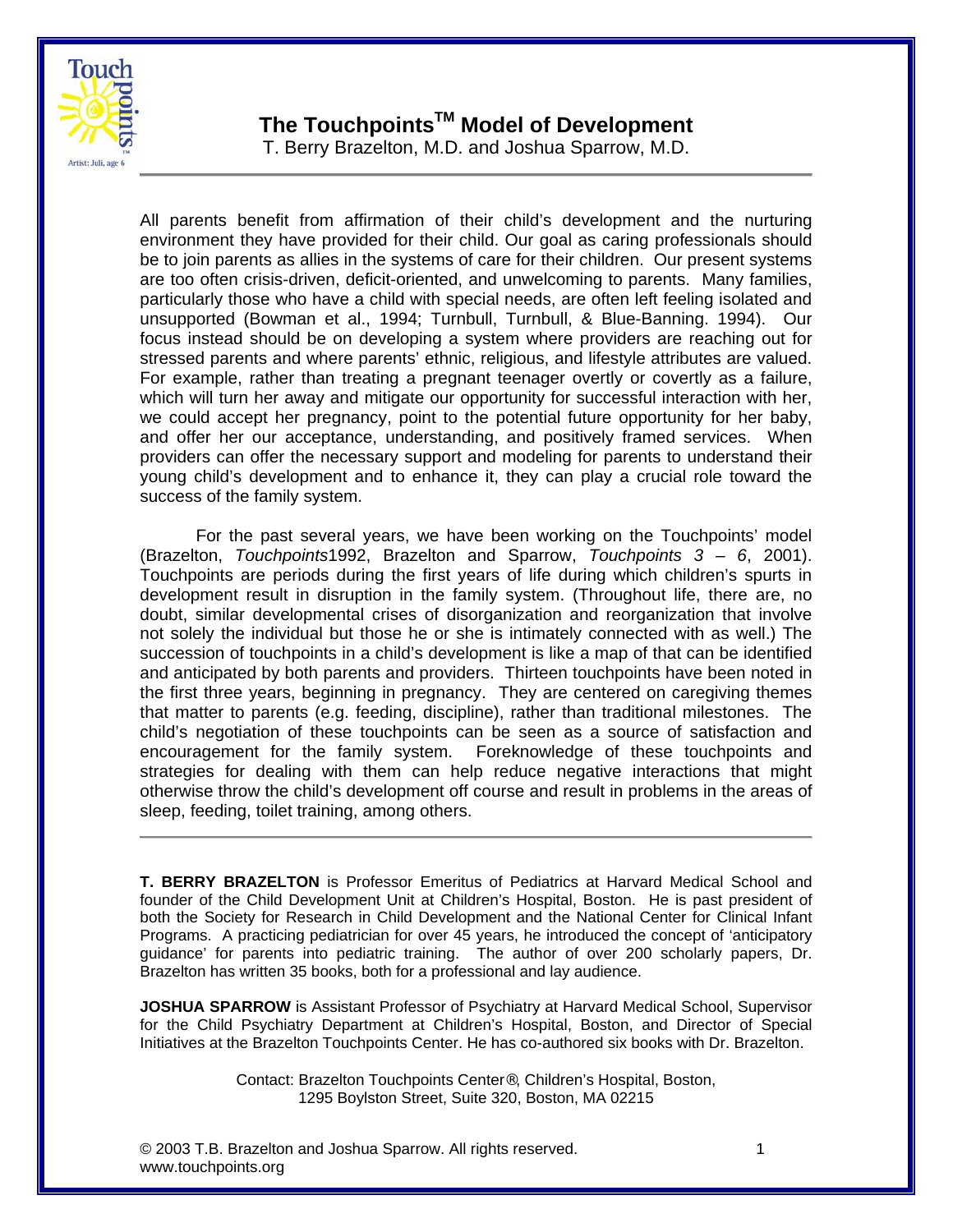

Touchpoints may occur somewhat later in premature infants, but they will be even more important as opportunities for supporting their anxious parents. Atypically developing  $\lambda$ children's touchpoints may in some instances occur at different times or have different features from those of typically developing children. It is preferable to carefully observe, understand, and respect each child's behavior for evidence of developmental disorganization and reorganization rather than to make unhelpful comparative judgments.

The guiding principles of the Touchpoints model can be found in Table 1. Professionals can use these Touchpoints as a framework for each encounter with families during the first three years of a child's life. Several guiding assumptions about parents form the core of Touchpoints' practice with families (see Table 2). *Parents are the experts on their child's behavior.* Together, professionals and parents can discover themes that recur and strategies to negotiate upcoming challenges. For example, for four-montholds, providers can predict that there will soon be a burst in cognitive awareness of the environment. The baby will be difficult to feed. He will stop eating to look around and to listen to every stimulus in the environment. To parents' dismay, he will begin to awaken again at night. His awareness of his surroundings will be enhanced by a burst in visual development. Yet, when parents understand the disorganization of this period as a natural precursor to the rapid and exciting development that follows, they will not need to feel as if it represents failure. From the Touchpoints framework, the guidance or 'scaffolding' of this sort that professionals can give parents is supportive rather than prescriptive. Anticipatory guidance is not delivery of 'expert advice', but a dialogue, a shared discussion about how parents will feel and react in the face of predictable challenges to come. This is, in part, based on how they have dealt with related issues in the past.

Parents find it reassuring that bursts and regressions in development are to be expected. The concept of overflow from one line of development to another is often a shift in thinking for parents, who without this concept would often misunderstand their child's behavior as pathological and question their own caregiving efficacy. In the face of their children's behavioral regressions, they wonder what they are doing wrong. Sharing these touchpoints preventively helps parents feel more confident in themselves and in their child.

*Table 1*. The guiding principles of the Touchpoints model

- Value and understand the relationship between you and the parent
- Use the behavior of the child as your language
- Value passion wherever you find it
- Focus on the parent-child relationship
- Look for opportunities to support mastery
- Recognize the beliefs and biases that you bring to the interaction
- Be willing to discuss matters that go beyond your traditional role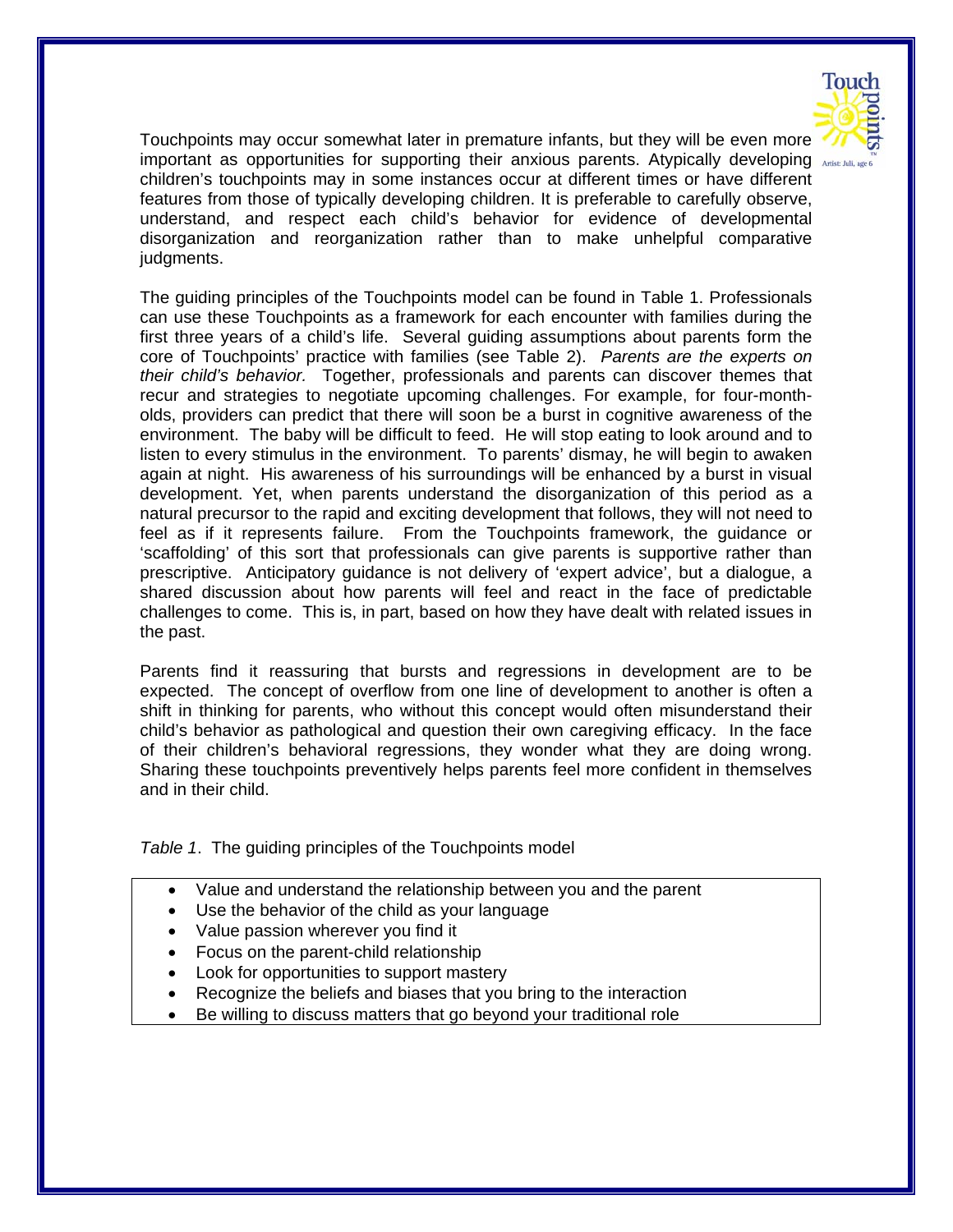*Table 2.* Touchpoints parent assumptions



- The parent is the expert on his/her child
- All parents have strengths
- All parents want to do well by their child
- All parents have something critical to share at each developmental stage
- All parents have ambivalent feelings
- Parenting is a process built on trial and error

*Table 3.* Touchpoints practitioner assumptions

- Each practitioner is the expert within the context of his/her practice setting
- Practitioners want to be competent
- Practitioners need support and respect of the kind we are asking them to give to parents
- Practitioners need to reflect on their contribution to parent-provider interactions

In order to fulfill this opportunity to use the shifts in the baby's development and the vulnerability they stir up in parents to establish and deepen their relationships with families, a provider must make a difficult paradigm shift. (Figure 1)

*Figure 1*. A paradigm shift



As healthcare and childcare professionals, we are well trained to look for the failures and the defects in the child and parents, but these do not endear us to the families we work with. They sense our search for their failures. If we can change to a model of observing and valuing their successes, as opposed to a top-down, agenda-driven model, we can engage parents in a collaborative rather than a prescriptive relationship. Parents are aware and grateful for such a change. When we focus on their strengths, they are far more likely to share with us their vulnerabilities. Though this paradigm shift is easy for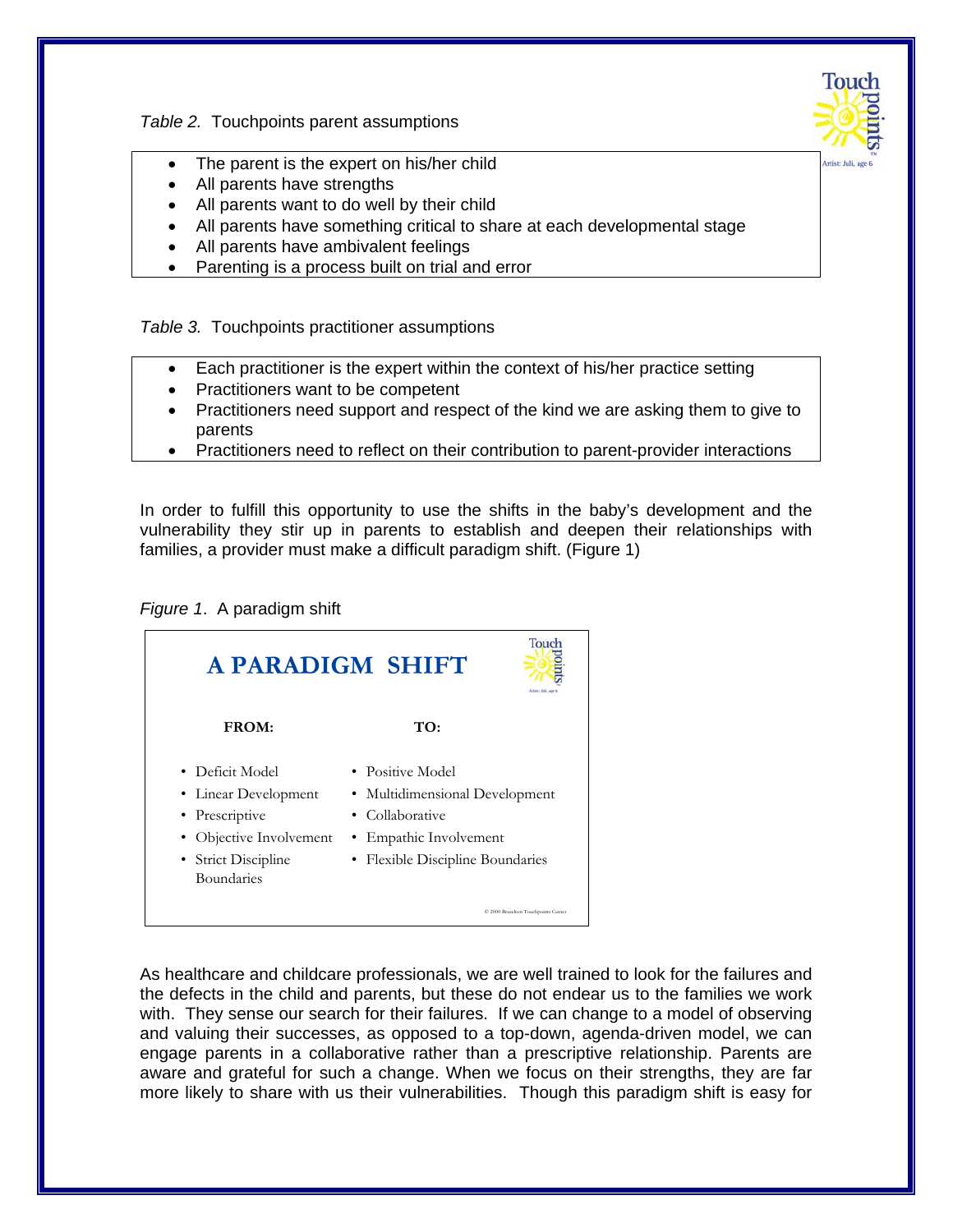

many professionals to endorse, it is more difficult for them to alter their interactions with families accordingly. We are too well trained in our medical search for impairments that we can "fix", to stop, hold back, acknowledge parents' expertise, and look for opportunities to support their mastery. As a result of our focus on their problems, we leave parents wary and defensive. When we can join them in a collaborative approach, they let down defenses and become available for a working relationship with us.

*Figure 2*. A systems approach to using Touchpoints with children and families



A systems model (Figure 2) is a valuable way to think of our role. Systems theory assumes that each member of the system is in balance with each other member. If there is a stress on the system, each member must adjust to the stress. As a result, stress becomes an opportunity for learning. If a provider wants the system to learn to succeed, she or he must become an equal member of the system. As a member, the professional must learn to understand and value the culture, the ethnicity, the religion, and the belief systems of the other members. Understanding a different culture is a lesson in humility, for the more we learn, the more we realize there is much that escapes us. Such a stance, which empowers the families we work with to transform us, is a far cry from the medical training of talking down to and of giving instructions to patients.

In order to effect this change in our medical and childcare outreach model, we have found that we can greet a family with an initial observation of the infant or child's behavior. Initially, the provider can observe evidence of temperament (Thomas and Chess), stage of development (Ages and Stages Social Emotional Scales), and share these behaviors with parents.

Other meaningful behaviors to be shared with parents are those that offer evidence of a child's own satisfaction in a new accomplishment. When a child strives to succeed at a developmental task, he registers his success with the behavior of, "I did it," as the inner feedback cycle closes (Piaget). The inner feedback cycle (Figure 3), which is registered in the child's behavior as he makes an effort to succeed, is a powerful observation to share with parents. This cycle, coupled with the parent's efforts as represented by the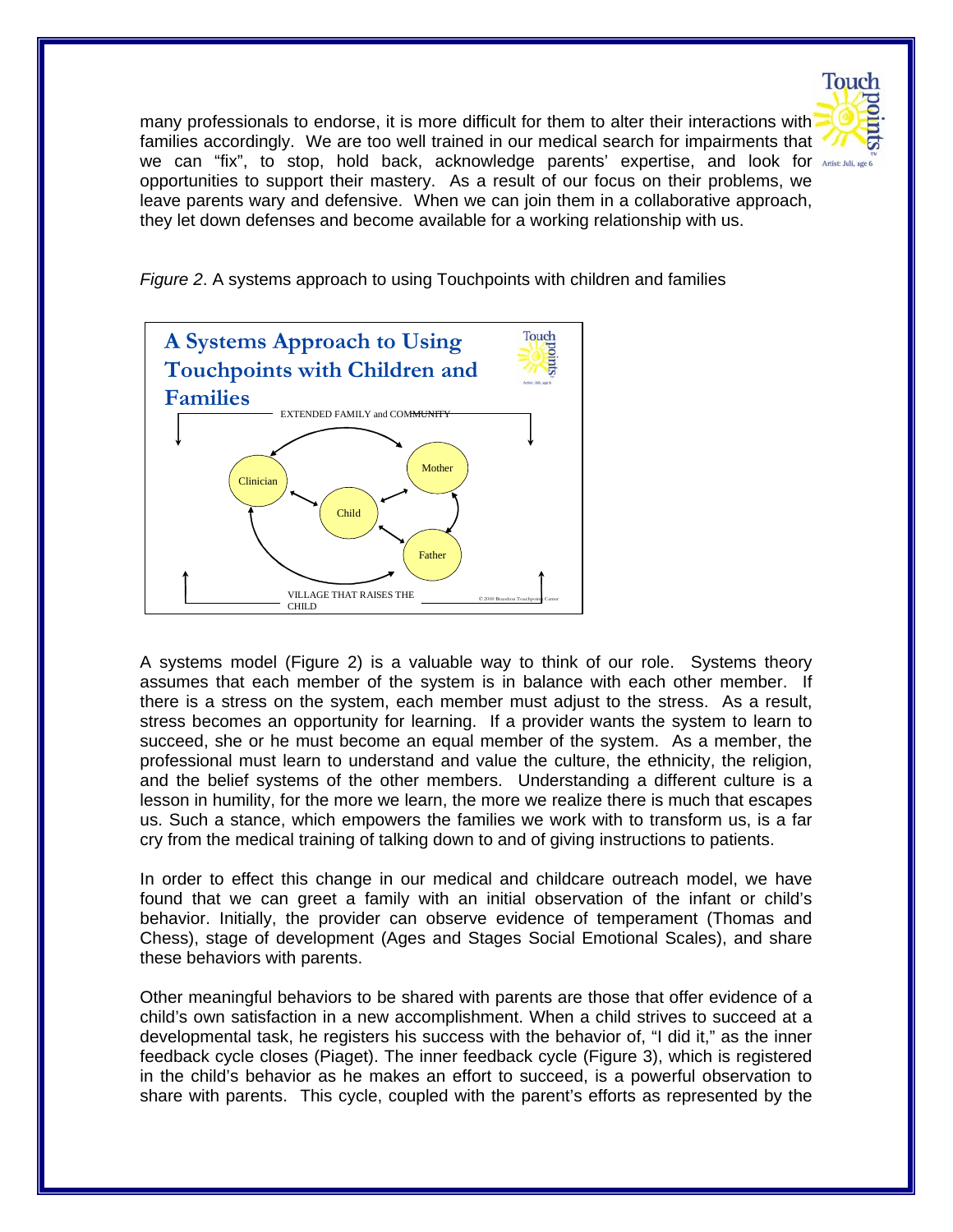external feedback cycle, fuel the expensive processes of development driven by the maturation of the Central Nervous System (CNS). Parents can be encouraged to observe these two cycles by the provider and to revel in them, if they don't already.

**Touch** 



The trust of parents is also more readily won when providers demonstrate their understanding of and sensitivity to the predictable developmental needs of their child.



*Figure 3*. Three sources of energy for development

For example, when I respect a nine-month-old's stranger anxiety, I have shown my capacity to care for a child more powerfully than by simply saying "I care". I never look a baby this age in the eye when the family enters my office. It is too intrusive, and is likely to produce a defensive, screaming baby. After parents sit down, I try to match the rhythm of the baby's movements. The infant recognizes and values this as an effort to communicate. When the baby demonstrates a behavior, I can imitate it, and he knows then that I respect him. One 8-month-old was warily clinging to her mother as they entered my office. The mother too was stiff and defensive. I waited until the baby made a raspberry-like sound from her mouth. I imitated it in my questions to her mother. "How is she (raspberry sound) eating? How is she (raspberry sound) sleeping?" After the second raspberry, this baby, at the peak of stranger awareness, reached out for me to take her. She reached up to feel my mouth. I blew out a raspberry. She grinned and blew one out to match mine. Her mother relaxed and said delightedly, "You really like babies - and they like you!" This expression of my interest in and ability to make a relationship with her infant had won over this understandably protective mother. Now we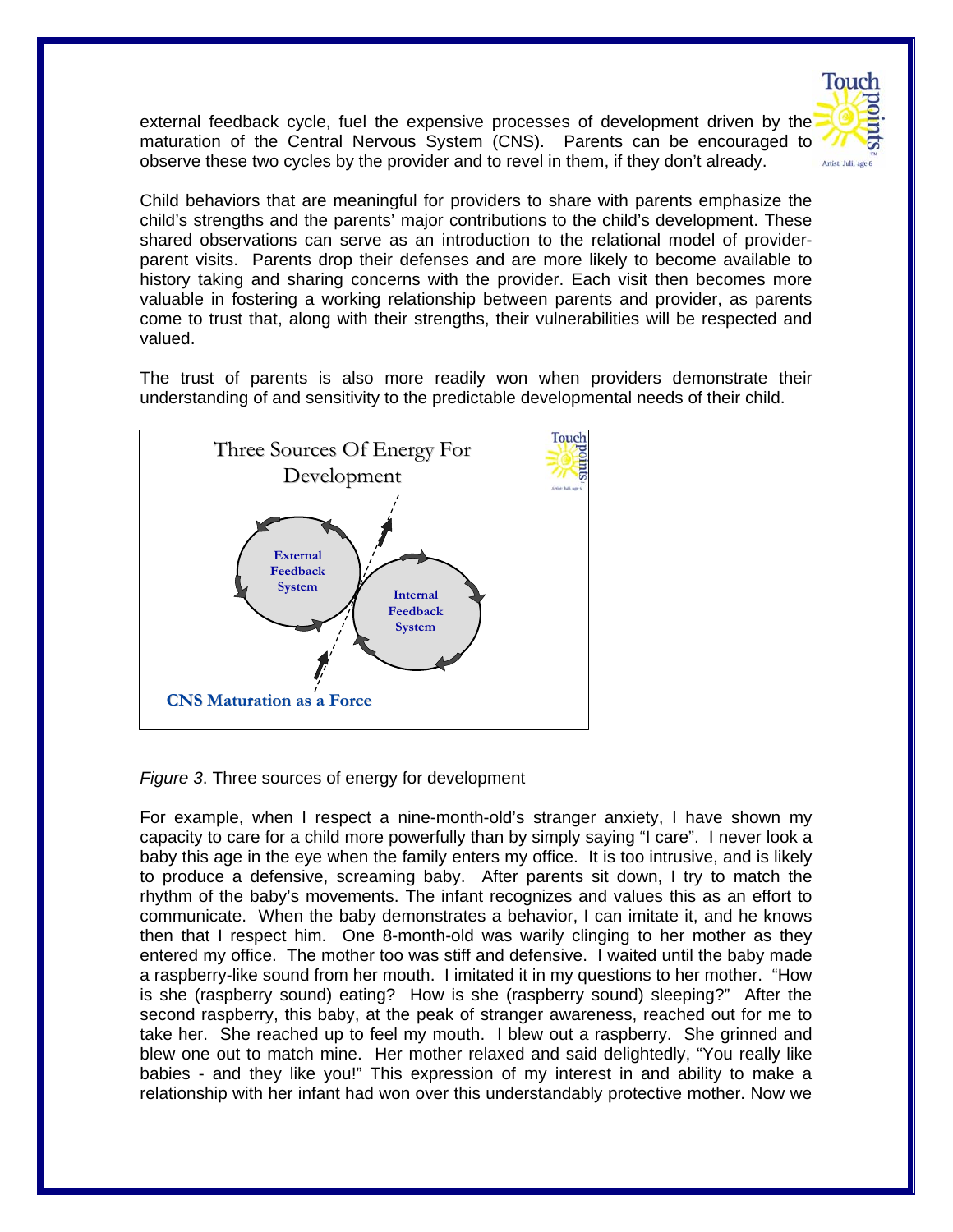

were off to a very different and relaxed visit, communicating warmly with each other and with the baby. The child's behavior is a powerful way for communicating with parents.

There are times in a child's development when the whole family is especially likely to be available for this kind of communication. I call these predictable developmental events "touchpoints". Each visit for preventive health care can be matched to a touchpoint. Childcare professionals can reach out for parents at drop-off and pick-up times to predict the onset of the next touchpoint. (Figure 4)



*Figure 4*. Touchpoints of development

Here are four touchpoints in the first year which provide opportunities for a clinician to join parents in understanding sleep issues:

- 1. 4 months learning to stretch out to 8 hours by baby learning to find a way to get self to sleep at every 3-4 hour light cycle sleep.
- 2. 8 months awakens again because of crawling mobility and stranger awareness (cognitive spurt).
- 3. 10 months standing beside crib every 3-4 hours as if can't get down.
- 4. 12 months wakes up every 3-4 hours with newfound autonomy with walking plus increased dependence.

Here are four touchpoints for incipient eating issues:

- 1. Newborn decision about breastfeeding
- 2. 4 months imminent spurt in interest in environment causes split in feeding interest.
- 3. 9 months needs to feed self with finger feeding with new pincer grasp.
- 4. 12 months negativism of second year and setting up necessary diet so that independence can be settled on child.

A touchpoint is an opportunity for deepening the mutual relationship between provider (medical, child care, early interventionist) and parent. Each one is dependent on the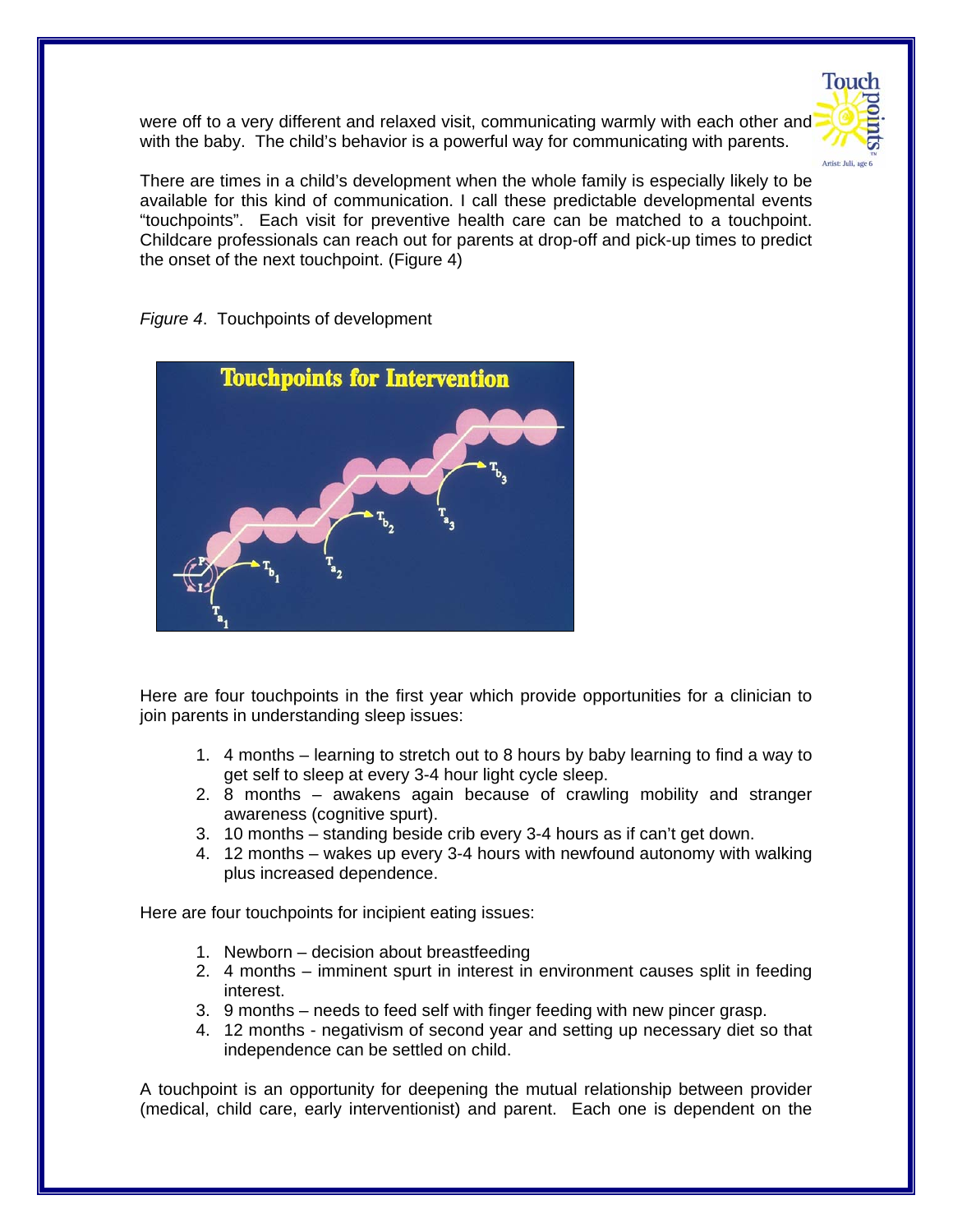

predictable stresses of a child's developmental surges and is matched by the parent's passionate desire to do well by the child. As providers, we are wise to become aware of each of these stresses as opportunities. As we join the parents in their urge to foster the child's optimal development, each contact becomes rewarding to them as well as to us as providers.

*Figure 5*. Touchpoints



These are the predictable touchpoints (Figure 5) in the first few years. We have recently identified several of these in the years 3-6 (Brazelton and Sparrow, 2001).

The Touchpoints model was originally developed for the primary health-care setting. However, our model is now being utilized by professionals from other disciplines who work in a variety of settings. For example, child care, early intervention, and school all offer such opportunities. We value practitioners' expertise and encourage them to adapt the model to their community and practice settings. The assumptions about professionals using this model can be found in Table 3. The essence of Touchpoints training is in preventive anticipatory guidance, in its multidisciplinary approach , and its focus is on the common interest in the child that parents and providers share. Touchpoints focuses on building relationships as an integral *goal* of parent and practitioner interactions in diverse settings: childbirth education classes, during office and home visits, in provider-parent encounters at child-care centers and preschools, etc.

Consistent understanding and application of the Touchpoints approach across the range of health, childcare, and educational settings in a community can offer families a more coherent experience of multiple services provided. As practice settings move toward greater collaboration, a shared, explicitly articulated conceptual framework can improve coordination of care. When espoused by the organization and shared by colleagues, this framework can form the basis for professional development within the work setting and the community. Only then will we be able to move beyond the current state of fragmentation of services to more effectively join families as allies with a more caring, seamless system.